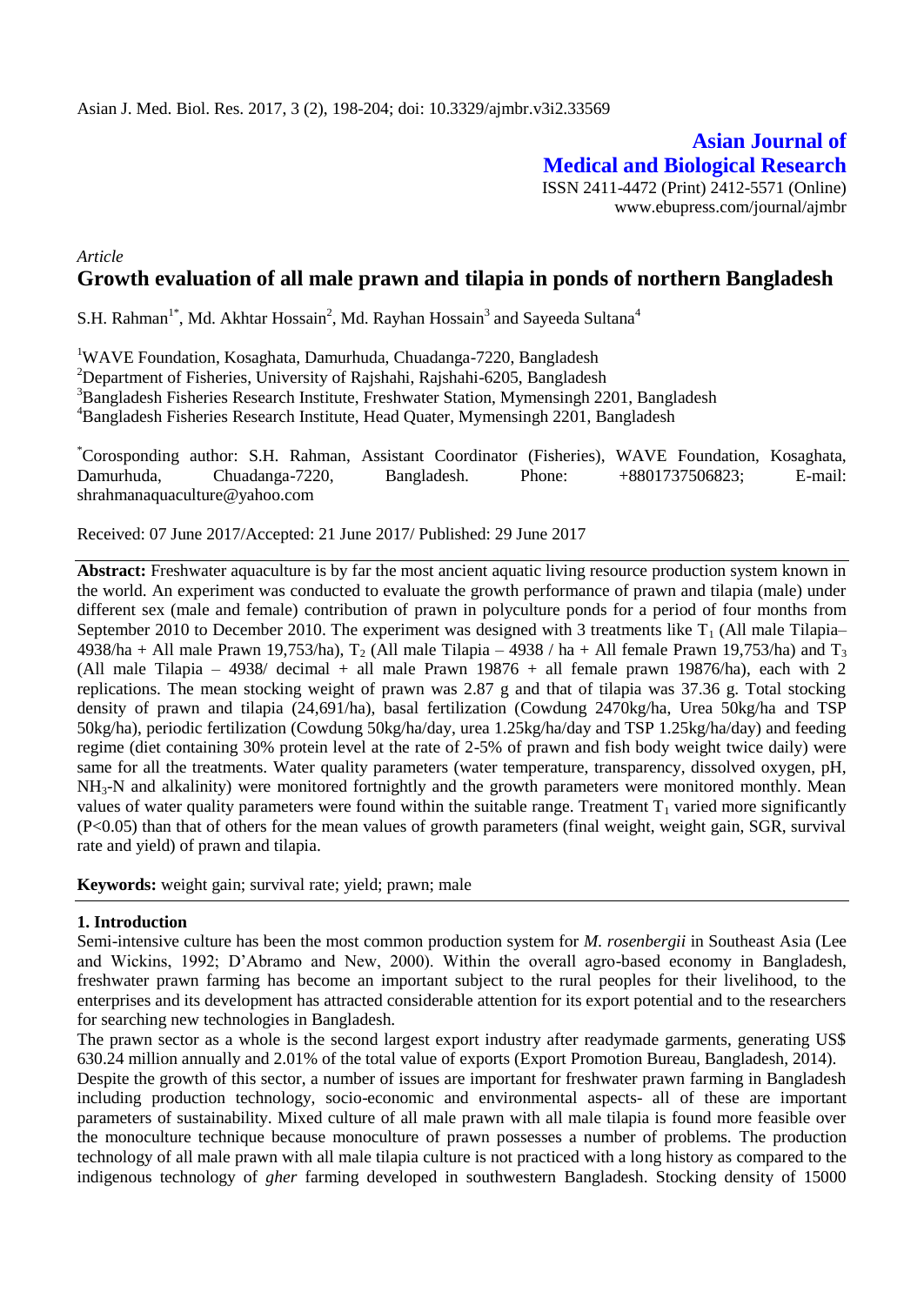monosex tilapia and 20,000 prawn/ha increased the total production and contributed to earn higher profit (Islam *et al.*, 2016). Numerous mono-sex tilapia culture farmer of Thailand have also begun stocking shrimp and/or prawn as an additional species and inversely it is now common place for inland shrimp and prawn farmers to stock tilapia in their culture systems and both instances this development appears to be a response to declining profit margins (in the case of tilapia farmers this is due to inflationary pressure on feedstuffs which modest increases in the market value of the fish had been unable to make up for), and has the added benefit of providing some measure of biological control through the removal of detritus and uneaten feeds (Belton and Little, 2008).

Although having a day-by-day increase of prawn farming units in one of the larger prawn producer country like Bangladesh, the processing units are not getting the satisfactory level of raw materials. This means that efforts are necessary in our research system to increase the prawn farming in pond under different agro-ecological zones (Hossain and Akhteruzzaman, 2006).

It is observed from several studies that prawn farming with carps, tilapia, mola and various fish species was done in different ecosystems. However, ecosystems are not same for all areas. Most of seasonal ponds are located in Northern region of Bangladesh indicating to emphasize in farming of short cycle species in this region. The research work of mono-sex tilapia farming and prawn based poly-culture with surface feeding carps had been done successfully in this region but the research of all male prawn with all male tilapia had not been done. It is also reported that the growth rate of male prawn is higher than female prawn (Hang *et al*., 2006). So, this work will be useful for further development of leading prawn producing country like Bangladesh. Under these circumstances effects of introducing all male prawn in all male tilapia-farming ponds are studied in northern Bangladesh.

### **2. Materials and Methods**

### **2.1. Location and duration of the study**

The experiment was conducted for a period of 04 months from September, 2010 to December, 2010 in experimental pond's (mean water area of 0.00138 ha and depth of 1 m) under the Department of Fisheries, University of Rajshahi. All the ponds were well exposed to sunlight.

### **2.2. Experimental design**

The present experiment was conducted with three treatments of sex combinations of prawn and tilapia namely  $T_1$  (All male tilapia-4,938/ha+ All male prawn 19753/ha),  $T_2$  (All male tilapia-4,938/ha+ All female prawn 19753/ha) and  $T_3$  (All male tilapia- 4938/ha+ All male prawn 9,876+ All female prawn 9,876/ha) each with two replications. Mean stocking weight of prawn (0.85 g), Tilapia (3.36 g) and total stocking density (24,691/ha) were same for all the treatments.

### **2.3. Pond management**

Aquatic weeds were removed from all the ponds manually. Predatory fish and other unwanted species were removed through repeated netting. Liming was done at a rate of 250 kg/ha before 7 days of fertilization. All the ponds were fertilized with cowdung (2000 kg/ha), urea (50 kg/ha) and TSP (50 kg/ha) as basal dose.

Shelter /refuges in the form of dried branches of bamboo (247number/ha) were provided in all the ponds for the prawn.

All the ponds were stocked with tilapia fingerlings and prawn juveniles after 7 days of basal fertilization. Tilapia (*O. niloticus*) fingerlings were stocked at morning whereas the prawn (*M. rosenbergii*) juveniles were stocked at the evening. Prawn juveniles were collected from BRAC hatchery, Bagerhat and tilapia fingerlings were collected from local fish farmers.

All the ponds were fertilized with cowdung (50 kg/ha), urea (1.25 kg/ha) and TSP (1.25 kg/ha) as a fortnightly basis. Ponds belonging to all the treatments were subjected to the same feeding regime (diet containing 30% protein twice daily at the rate of 5%, 4%, 3%, 2% of body weight of prawn and fish for  $1<sup>st</sup>$ ,  $2<sup>nd</sup>$ ,  $3<sup>rd</sup>$  and  $4<sup>th</sup>$  month respectively). Feeding was done two times a day, one was morning and other was evening.

Sampling for monitoring the water quality parameters was done fortnightly within 08:30-09:30 am. Sampling for the growth monitoring of prawn and fishes was done monthly. In each month 10% of the stocked fishes/prawn were caught from each pond with the help of a cast net to monitor the growth of fish/prawn and to adjust the feeding ration.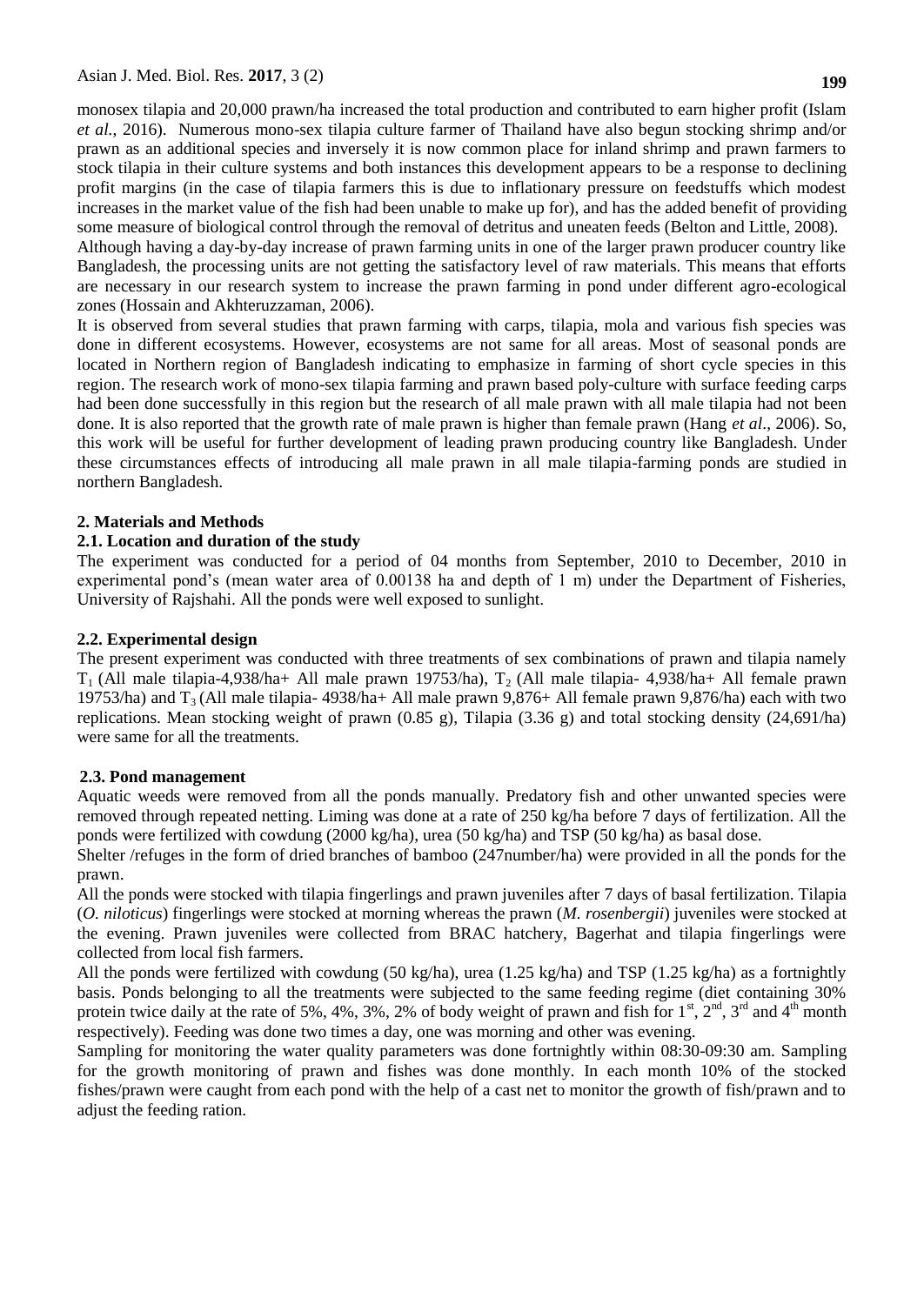# **2.4. Water quality monitoring**

A centigrade thermometer within the range of  $0^{\circ}$ C to  $120^{\circ}$ C was used to record the water temperature. The temperature of water was recorded by dipping the thermometer at the depth of 20 to 30 cm below the surface. Similar process was followed three times and finally average value was recorded as pond water temperature.

A secchi disc was used for the measurement of water transparency. The secchi dise was slowly lowered into the water on a graduated line and the depth at which it became invisible was noted. The sinking of the disc was always viewed under a sunshade for considerable accuracy in result. The data, thus obtained were expressed as secchi disc depth in cm.

The negative logarithm of the hydrogen ion concentration or pH of pond water was measured by the help of a pH indicator paper (LOGAK, Korea).

Dissolve Oxygen (mg/l) ammonia-nitrogen (mg/l) and alkalinity (mg/l) of water was determined by the help of a water quality test kit (HACH kit, FF-2, USA). The concentration of ammonia-nitrogen was expressed in milligram per liter (mg/l) of water.

# **2.5. Fish/prawn growth monitoring**

The following parameters were used to evaluate the growth performance of fish/prawn under different treatments.

1. Specific Growth Rate (SGR, % bwd<sup>-1</sup>)

 $=\frac{L_{\text{n}}}{{\text{final weight}} - L_{\text{n}}}$  initial weight  $\times 100$  (Brown, 1957).

Culture period

- 2. Weight gain  $(g)$  = Mean final weight Mean initial weight.
- 3. Survival rate (%)

100  $=\frac{\text{No of fish harvested}}{\text{No area}} \times$ 

No of fish stocked

4. Final weight  $(g)$  = Weight of fish at harvest

5. Yield (kg/ha) = Fish/prawn biomass at harvest-fish/prawn biomass at stock.

## **2.6. Statistical analysis**

All the data were subjected to ANOVA (Analysis of Variance) using a computer software SPSS (Statistical Package for Social Science). The mean values were also compared to see the significant difference through DMRT (Duncan Multiple Range Test) after Zar (1984). All statistical analysis was considered significant at 5%  $(P<0.05)$ .

# **3. Results**

# **3.1. Water quality**

Variation in the mean water quality parameters are shown in Table 1.

Mean values of water temperature, transparency, pH, dissolve oxygen, ammonia-nitrogen and alkalinity varied from 26.16 $\pm$ 0.62°C to 26.16 $\pm$ .53°C, 37.25 $\pm$ 0.49 to 38.31 $\pm$ 0.27 cm, 7.41 $\pm$ 0.05 to 7.52 $\pm$ 0.09, 03.07 $\pm$ 0.17 to 03.41±0.12 mg/l, 0.024±0.0003 to 0.024±0.0004 mg/l and 129.50±2.87 to140.06±4.21 mg/l respectively. No significant difference was found among the treatments for all the mean values of water quality parameters during the study period.

### **Table 1. Variations in the mean values of water quality parameters under different treatments during the study period.**

| <b>Parameters</b>               | <b>Treatments</b>   |                     |                     |  |
|---------------------------------|---------------------|---------------------|---------------------|--|
|                                 |                     |                     |                     |  |
| Water temperature $(^{\circ}C)$ | $26.69 \pm 0.6a$    | $26.16 \pm 0.62a$   | $26.66 \pm 0.81a$   |  |
| Transparency (cm)               | $37.25 \pm 0.53a$   | $37.25 \pm 0.49a$   | $38.31 \pm 0.27a$   |  |
| pH                              | $07.44 + 0.8a$      | $07.52 \pm 0.9a$    | $07.41 \pm 0.5a$    |  |
| DO(mg/l)                        | $03.07 \pm 0.31a$   | $03.07 \pm 0.17a$   | $03.41 \pm 0.12a$   |  |
| $NH_3-N$ (mg/l)                 | $0.024 \pm 0.0004a$ | $0.024 \pm 0.0003a$ | $0.024 \pm 0.0004a$ |  |
| Alkalinity (mg/l)               | 140.06±4.21a        | $137.63 \pm 3.39a$  | $129.50 \pm 2.87a$  |  |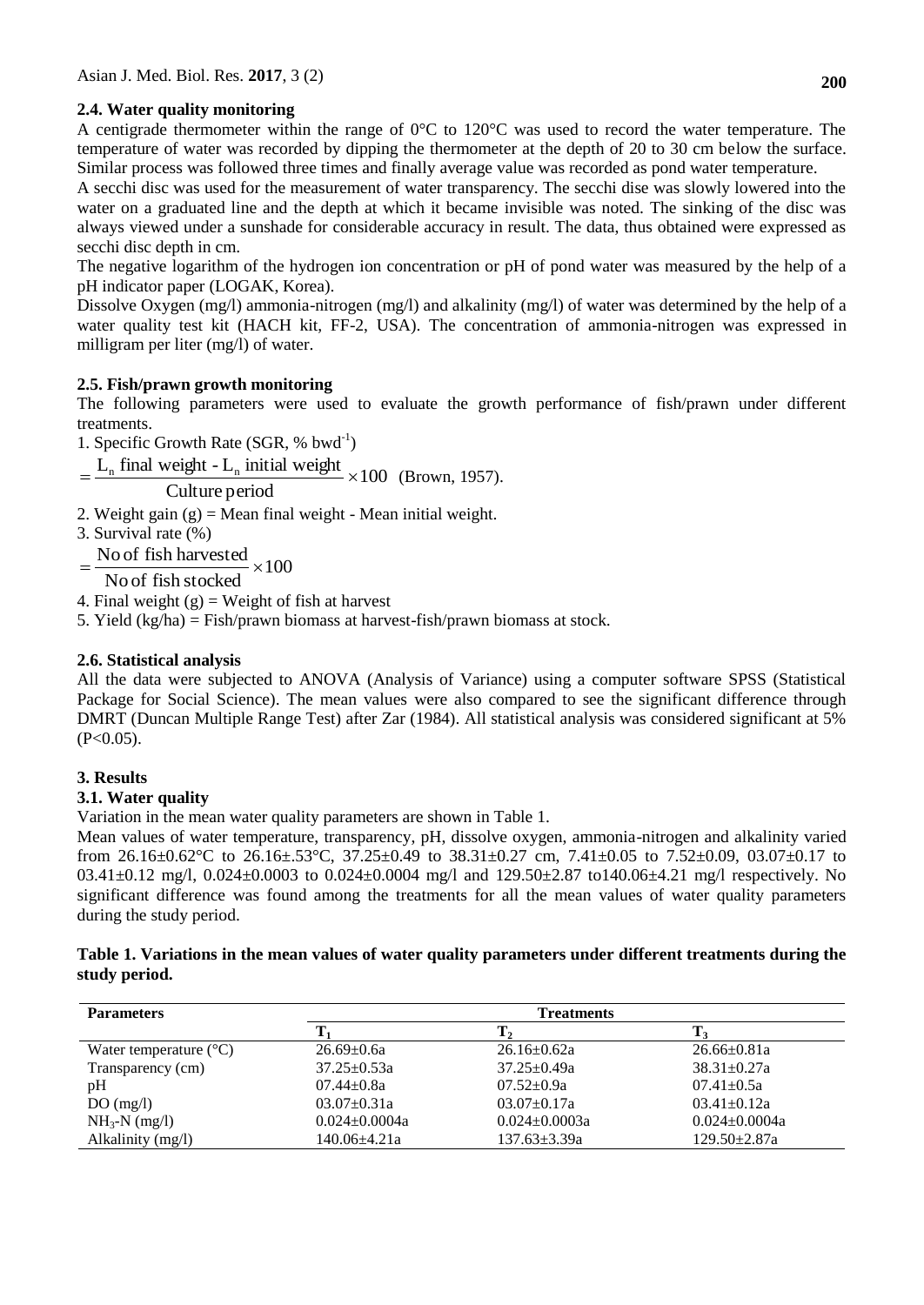### **3.2. Fish and prawn growth**

Variations in the mean values of growth parameters (weight gain and SGR) under different treatments are shown in Tables 2, 3 and 4.

In case of *M. rosenbergii,* weight gain (g/month) varied from  $19.69\pm5.29$  (T<sub>1</sub>) to  $24.45\pm7.49$  (T<sub>3</sub>) and that of *O*. *niloticus*, varied from 60.11 $\pm$ 3.89 (T<sub>2</sub>) to 63.01 $\pm$ 3.58 (T3). No significant difference was found among the treatments for the mean values of weight gain.

In case of *M. rosenbergii,* SGR  $(\%$ , bwd<sup>-1</sup>) varied from 2.76 $\pm$ 0.63  $(T_1)$  to 2.97 $\pm$ 0.53  $(T_3)$  and of *O. niloticus* varied from 1.66 $\pm$ 0.51 (T<sub>2</sub>) to 1.71 $\pm$ 0.53 (T<sub>3</sub>). No significant difference was found among the treatments for the mean values of SGR of *M. rosenbergii* and *O*. *niloticus.*

The final weight (g) of *M. rosenbergii*, varied from  $81.73\pm0.48$  (T<sub>2</sub>) to 100.65 $\pm0.45$  (T<sub>1</sub>). Significant difference was found among the treatments for the mean value of final weight of *M. rosenbergii*. In case of *O*. *niloticus,*  final weight (g) varied from 278.50 $\pm$ 6.50 (T<sub>2</sub>) to 289.50 $\pm$ 2.50 (T<sub>1</sub>). No significant difference was found among the treatments for the mean values of final weight of *O*. *niloticus.*

The survival rate of *M. rosenbergii,* varied from  $60.00\pm0.50$  (T<sub>3</sub>) to  $80.00\pm0.25$  (T<sub>1</sub>). Significant difference was found among the treatments for the survival rate of *M. rosenbergii.* The survival rate of *O*. *niloticus* varied from 72.50 $\pm$ 2.50% (T<sub>3</sub>) to 87.50 $\pm$ 2.50% (T<sub>1</sub>). Significant difference was found among the treatments for the survival rate of *O*. *niloticus.* 

The yield of *M. rosenbergii* varied from 351.03.50±2.11 Kg/ha/yr (T<sub>3</sub>) to 578.87±2.67 Kg/ha/yr (T<sub>2</sub>). Significant difference was found among the treatments for the yield of *M. rosenbergii.* The yield of *O*. *niloticus* varied from 1316.48±53.44 Kg/ha/yr  $(T_3)$  to 1634.43±62.89 Kg/ha/yr  $(T_3)$ . Significant difference was found among the treatments for the yield of *O*. *niloticus.* 

The quartile and annual combined yield of *M. rosenbergii* and *O*. *niloticus* ware found to be varied from 555.84±18.52 Kg/ha/4 months **(**T3) to 737.77±20.08 Kg/ha/4 months (T1) and from 1667.52±55.56 Kg/ha/yr  $(T_3)$  to 2213.31±60.23 Kg/ha/yr  $(T_1)$  respectively. Significant difference was found among the treatments for the combined yield of *M. rosenbergii* and *O*. *niloticus.* 

| <b>Parameters</b>           | <b>Treatments</b>               |                                 |                               |
|-----------------------------|---------------------------------|---------------------------------|-------------------------------|
|                             | $T_1$                           | $T_{2}$                         | $T_3$                         |
| Prawn                       |                                 |                                 |                               |
| Weight gain (g)             | $19.69 \pm 5.29_a$              | $23.23 \pm 6.67_a$              | $24.45 \pm 7.49$ <sub>a</sub> |
| SGR                         | $02.76 \pm 0.63$ <sub>a</sub>   | $02.96 \pm 0.63$ <sub>a</sub>   | $02.97 \pm 0.53$ <sub>a</sub> |
| Final weight                | $100.65 \pm 0.45_a$             | $81.73 \pm 0.48$                | $95.68 \pm 0.43_h$            |
| Survival rate               | $080.00 \pm 0.25_a$             | $65.00 \pm 5.00_h$              | $60.00 \pm 0.50_h$            |
| Yield (kg/ha/4months)       | $192.96 \pm 0.89_a$             | $149.11 \pm 10.79_h$            | $117.01 \pm 0.70$             |
| Yield (kg/ha/yr)            | $578.87 \pm 2.67$ <sub>a</sub>  | $447.32 \pm 32.37$ b            | $351.03 \pm 2.11_c$           |
| Tilapia                     |                                 |                                 |                               |
| Weight gain $(g)$           | $63.01 \pm 3.58_a$              | 60.11 $\pm$ 3.89 <sub>a</sub>   | $61.26 \pm 4.53_a$            |
| SGR                         | $01.70 \pm 0.54$ <sub>a</sub>   | $01.66 \pm 0.51_a$              | $01.71 \pm 0.53_a$            |
| Final weight                | $289.50 \pm 2.50_a$             | $278.50\pm 6.50_h$              | $281.50 \pm 1.50_a$           |
| Survival rate               | $87.50 \pm 2.50_a$              | $82.50 \pm 2.50_b$              | $72.50 \pm 2.50_h$            |
| Yield (kg/ha/4months)       | 544.81 $\pm$ 20.96 <sub>a</sub> | 489.51 $\pm$ 1.60 <sub>ab</sub> | $438.83 \pm 17.80_h$          |
| Yield (kg/ha/yr)            | $1634.43\pm62.89$               | $1468.54\pm4.80_{\rm ab}$       | $1316.48 \pm 53.44$           |
| Combined yield of prawn and |                                 |                                 |                               |
| tilapia                     |                                 |                                 |                               |
| Yield (kg/ha/4months)       | 737.77                          | 638.62                          | 555.84                        |
| Yield (kg/ha/yr)            | 2213.31                         | 1915.87                         | 1667.52                       |

|  | Table 2. Variations in the mean values of different growth parameters of M. rosenbergii under different |  |  |  |  |
|--|---------------------------------------------------------------------------------------------------------|--|--|--|--|
|  | treatments during the study period.                                                                     |  |  |  |  |

Figures bearing common letter (s) in a row do not differ significantly  $(P<0.05)$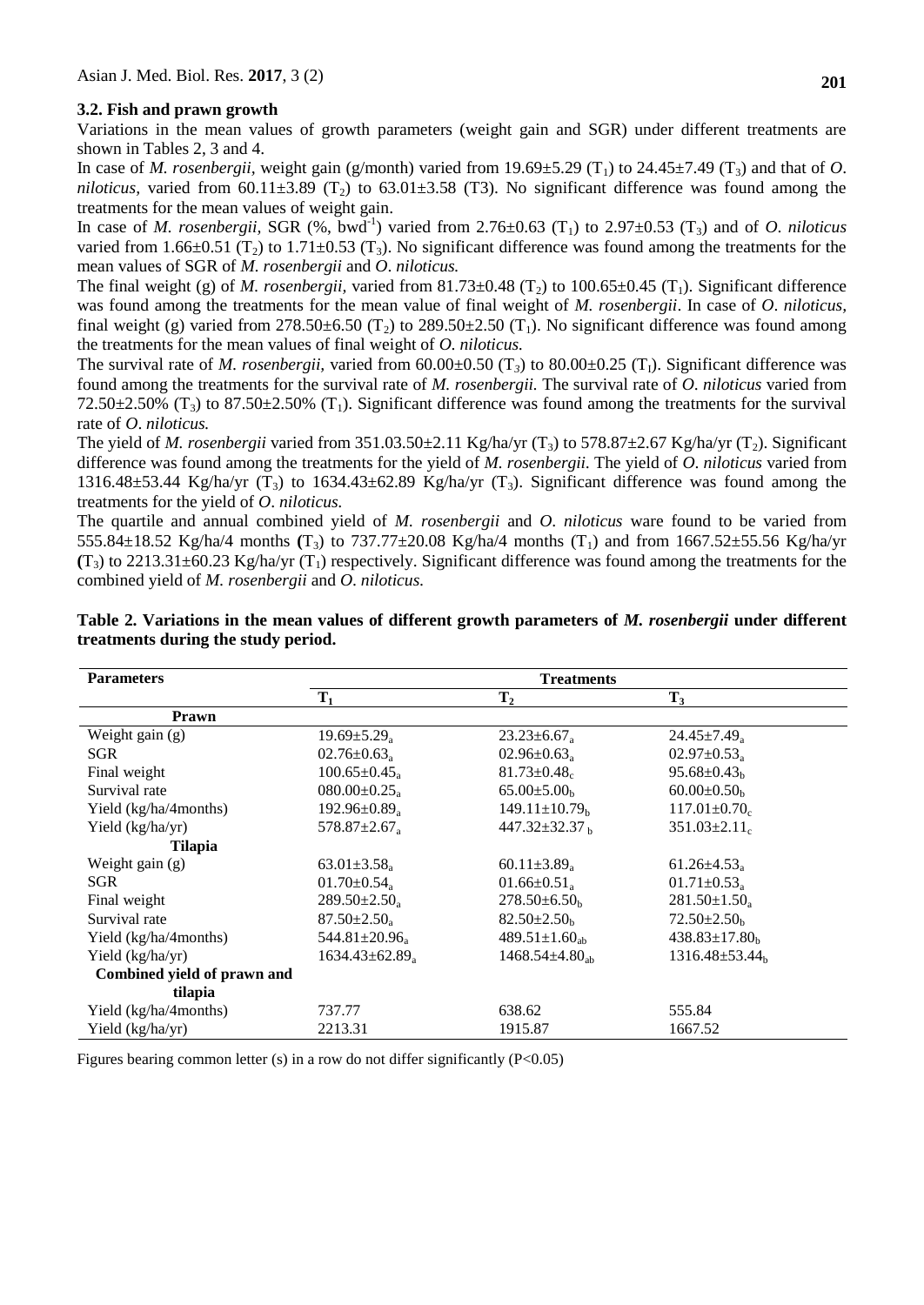| <b>Parameters</b>     |                                | <b>Treatments</b>               |                                  |
|-----------------------|--------------------------------|---------------------------------|----------------------------------|
|                       |                                | т,                              |                                  |
| Weight gain $(g)$     | $63.01 \pm 3.58$               | $60.11 \pm 3.89$                | $61.26 \pm 4.53$                 |
| <b>SGR</b>            | $01.70 \pm 0.54$               | $01.66 \pm 0.51$                | $01.71 \pm 0.53$ <sub>a</sub>    |
| Final weight          | $289.50 \pm 2.50_{\rm a}$      | $278.50\pm 6.50_h$              | $281.50 \pm 1.50_a$              |
| Survival rate         | $87.50 \pm 2.50$ ,             | $82.50 \pm 2.50$                | $72.50 \pm 2.50_k$               |
| Yield (kg/ha/4months) | $544.81 \pm 20.96$             | 489.51 $\pm$ 1.60 <sub>ab</sub> | $438.83 \pm 17.80_h$             |
| Yield (kg/ha/yr)      | $1634.43\pm62.89$ <sub>a</sub> | $1468.54 \pm 4.80_{ab}$         | $1316.48 \pm 53.44$ <sub>b</sub> |

**Table 3. Variations in the mean values of different growth parameters of** *O. niloticus* **under different treatments during the study period.**

Figures bearing common letter (s) in a row do not differ significantly  $(P<0.05)$ 

#### **Table 4. Combined yield by the different treatments.**

| <b>Parameters</b>     | <b>Treatments</b> |         |         |  |
|-----------------------|-------------------|---------|---------|--|
|                       |                   |         |         |  |
| Yield (kg/ha/4months) | 737.77            | 638.62  | 555.84  |  |
| Yield (kg/ha/yr)      | 2213.31           | 1915.87 | 1667.52 |  |

Figures bearing common letter (s) in a row do not differ significantly (P<0.05)

### **4. Discussion**

The results of the present study indicated that the weight gain (g) of *M. rosenbergii* and *O. niloticus* varied from 19.69 g (T<sub>1</sub>) to 24.45 g (T<sub>3</sub>) and 60.11 g (T<sub>2</sub>) to 63.01 g (T<sub>1</sub>), respectively. These findings were agreed with Hossain and Akhteruzzaman (2007) who reported the weight gain of *M. rosenbergii* as 14.3g. Findings indicated that SGR  $(\%$ , bwd<sup>-1</sup>) of *M. rosenbergii* and *O. niloticus* varied from 2.76  $(T_1)$  to 2.97  $(T_3)$  and 1.66  $(T_2)$  to 1.71  $(T_3)$ , respectively. Findings agreed with Hossain and Islam (2006) who reported the SGR (%, bwd<sup>-1</sup>) value of *M. rosenbergii* varied from 3.99 to 4.26 in three months experimental period. Findings indicated that the final weight of *M. rosenbergii* and *O. niloticus* varied from 81.73 ( $T_2$ ) to 100.65 ( $T_1$ ) and 278.50 ( $T_2$ ) to 289.50  $(T_1)$ , respectively. Results agreed with Hossain and Akhteruzzaman (2007) who reported the final weight of *M. rosenbergii* as 88.1g. Results indicated that the survival rate of *M. rosenbergii* and *O. niloticus* varied from 60.00% (T<sub>3</sub>) to 80.00% (T<sub>1</sub>) and 72.50% (T<sub>3</sub>) to 87.50% (T<sub>1</sub>). Hossain and Akhteruzzaman (2007) reported the survival rate of *M. rosenbergii* as 75.5%. The yield of *M. rosenbergii* and *O. niloticus* varied from 351.03 Kg/ha/yr (T<sub>3</sub>) to 578.87 Kg/ha/yr (T<sub>1</sub>) and 1316.48 Kg/ha/yr (T<sub>3</sub>) to 1634.43 Kg/ha/yr (T<sub>1</sub>), respectively. These results were more or less agreed with the polyculture system reported by Hossain and Akhteruzzaman (2007) who recorded the yield of *M. rosenbergii* as 776 kg/ha for six months experiment. These result were similar with the mono sex and mix sex prawn culture by Ahmed *et al.* (1997) they found 1,590 kg/ha/yr to 1,350 kg /ha/yr respectively. The combined prawn and fish production (kg/ha/yr) varied from 1667.52 (T<sub>3</sub>) to 2213.31  $(T_1)$  during the present study. These results were more or less agreed with the monoculture and polyculture system reported by Alfredo Garcia Perez (2000) who recorded the yield of *M. rosenbergii* were 1,367 and 951 kg/ha/yr respectively. The total fish production from the different treatments was almost similar to that of above mentioned scientists. However, the better growth performances with treatment  $T_1$  might be due to the combination of male prawn with male tilapia. This finding strongly agreed with DoF (2010). This research work would be useful for the sustainable aquaculture in Bangladesh as well as other Asian countries.

#### **5. Conclusions**

Treatment  $T_1$  (i.e farming of male prawn with male tilapia) was found best in terms of growth performances. That was initial work for all male prawn aquaculture system. Further study is needed to optimize the dietary protein level for the development of farming of male prawn with male tilapia in ponds under northern Bangladesh.

### **Conflict of interest**

None to declare.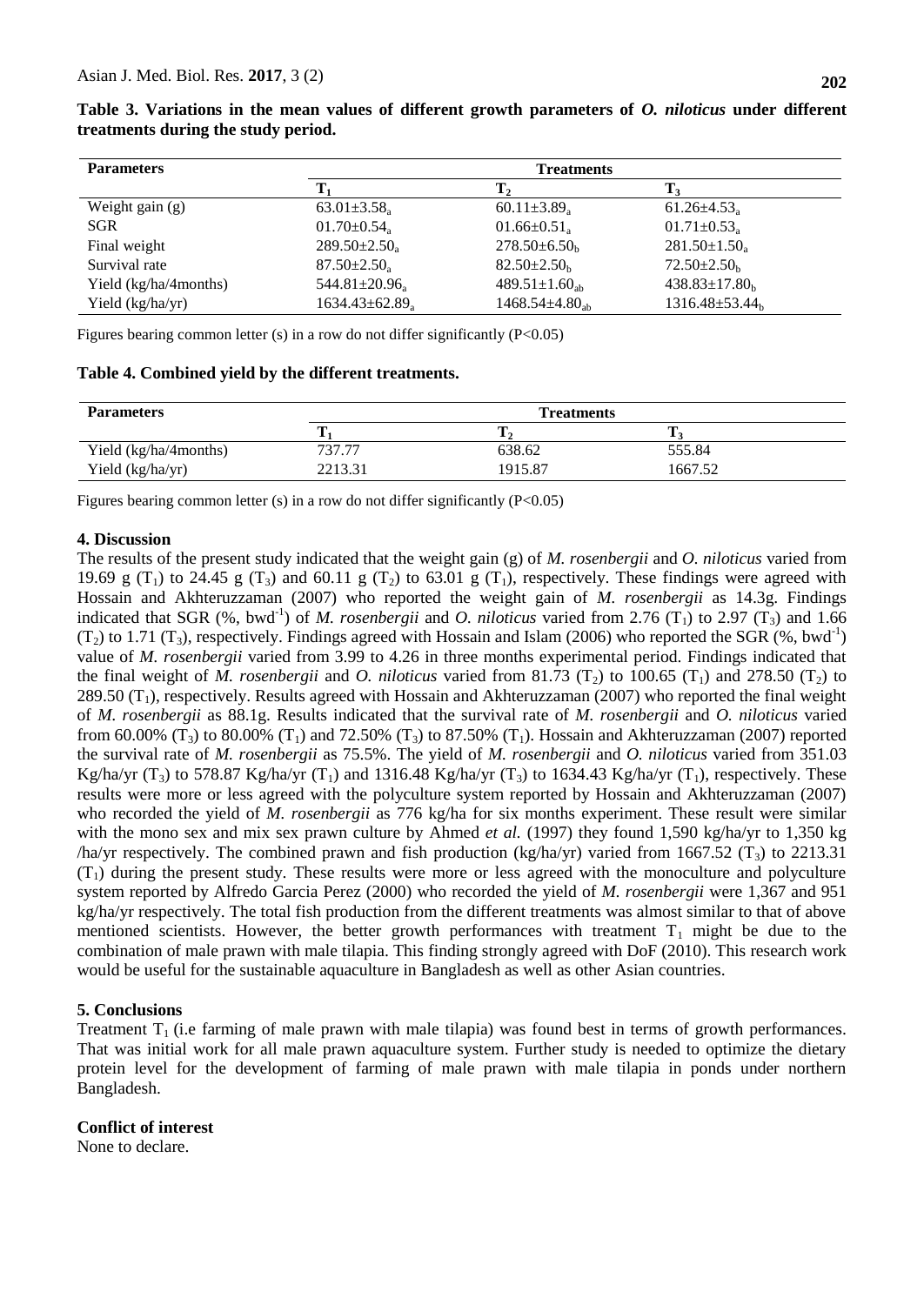#### **References**

- ADB, 2004. A report on Small-scale freshwater rural aquaculture development: country case study in Bangladesh, Philippines and Thailand. 69 pp.
- Ahmed HAH and AA Seikh ,1997. Effects of Stocking Density and Monosex Culture of Freshwater Prawn *Macrobrachium rosenbergii* on Growth and Production in Concrete Tanks in Saudi Arabia. Journals of World Aquaculture Society, 28: 106-112
- Ahmed N, 2005. The role of women in freshwater prawn farming in southwest Bangladesh. Fish Farmer, 28: 14-16.
- Alfredo GP, 2000. Growth, Survival, Yield, and Size Distributions of Freshwater Prawn *Macrobrachium rosenbergii* and Tilapia *Oreochromis niloticus* in Polyculture and Monoculture Systems in Puerto Rico. Journals of World Aquaculture Society, 31: 446-451.
- Alston DE, 1989. *Macrobrachium rosenbergii* culture. A Caribbean perspective. World Aquaculture, 20: 19-23.
- Ang KJ, 1990. Evaluation of the production potential of *M. rosenbergii* in monoculture in Malaysia. In: Proceeding of the 2nd Asian Fisheries Forum, 17-22 April, 1998. Tokyo, Japan (ed- by R. Hirano and I. Hinya), Asian Fisheries Society. Manila- Philippines. pp. 103-106.
- BAFRU, 1990. Water quality management for Aquaculture and Fisheries. Institute of Aquaculture, University of Stirling, UK. p. 49.
- Boyd CE, 1982. Water Quality Management for Pond fish culture. Elsevier Science Publishers B.V., 1000 Amsterdam, The Netherlands. 318 p.
- Boyd CE, 1998. Water quality for fish pond. Aquaculture Research and Development seriesno.43.AuburnUniversity,Alabama, USA. p. 37.
- Boyd CE and AW Faust, 1992. Pond monitoring and management. In: Faust A. W. and L. J. Lester (eds.). Marine Shrimp Culture: Principles and Practices. Elsevier, Amsterdam. pp. 497-508.
- Chand BK, BC Patra and SK Das, 2001. Effect of stocking density on harvest size of giant fresh water prawn (M *rosenbergii}.* Indian J. Animal Health, 40: 45-50.
- Cohen D and Z Ra'anan, 1983. The production of freshwater prawn (M *rosenbergii)* in Israel. III. Density effect alt male Tilapia hybrids on prawn characters in polyculture. Aquaculture, 35: 57-71.
- D'Abramo LR and MB New, 2000. Nutrition, feeds and feeding. Pages 203-220 in M.B. New and W.C. Valenti, editors. Freshwater Prawn Culture: The farming of *Macrobrachium rosenbergii*. Blackwell Science Ltd., Oxford, London.
- DoF, 2003. Sharonika, Matshya Pakha 2003 (in Bengali), Department of Fisheries, Ministry of Fisheries and Livestock, Government of People Republic of Bangladesh, 134 pp.
- DoF, 2005. Matshapakkah Sonkolon. Department of Fisheries, Ministry of Fisheries and Livestock, Government of the People's Republic of Bangladesh, Dhaka. pp. 55.
- DoF, 2009. Sharonika, Matshya Pakha 2009 (in Bengali), Department of Fisheries, Ministry of Fisheries and Livestock, Government of People Republic of Bangladesh, 134 pp.
- DoF, 2010. Sharonika, Jatio Matshya Pakha-2010 (in Bengali), Department of Fisheries, Ministry of Fisheries and Livestock, Government of People Republic of Bangladesh, pp. 61-62.
- DoF, 2011. Sharonika, Jatio Matshya Pakha-2011 (in Bengali), Department of Fisheries, Ministry of Fisheries and Livestock, Government of People Republic of Bangladesh, 103 pp.
- Engle CR, 1987. Economic analysis of the commercial production to" Tilapia and (M *rosenbergii)* in mono and polyculture. Rev. Latinoam. Acuicult., 33: 6-25.
- FAO, 2004. The State of the World Fisheries and Aquaculture. (SOFIA). Food and Agriculture Organization, Rome, 153 pp.
- Firmansjah S, 1985. Production Yield Characteristics and Economics of Polyculture of *Macrobrachium rosenbergii* and Various Fish Species Under Pond Condition. NACA/WP/86/43.
- Hang BTB, DT Yen, TTT Hien and VT Toan, 2006. The effects of Dietary Rice Bran Levels on the Growth and Maturation of Giant Freshwater Prawn (*Macrobrachium rosenbergii*). Development of new technologies and their practice for sustainable farming systems in the Mekong delta. Proceedings of the 2002 annual workshop of JIRCAS Mekong Delta Project held on November 26-28, 2002, Faculty of Agriculture, Cantho University, Cantho, Vietnam. p.1-4.
- Hoq ME, MM Islam and MM Hossain, 1996. Polyculture of freshwater prawn (*M. rosenbergii*) with Chinese and Indian carps in farmer's pond. Journal of Aquaculture in the Tropics, 11: 135-141.
- Hossani MA and M Akhteruzzaman, 2006. Effect of Stocking Density on the Growth Performance of the Prawn (*Macrobrachium rosenbergii*) and Carp under Polyculture System in Northern Bangladesh. Int. J. Sustain. Agril., 3: 18-22.